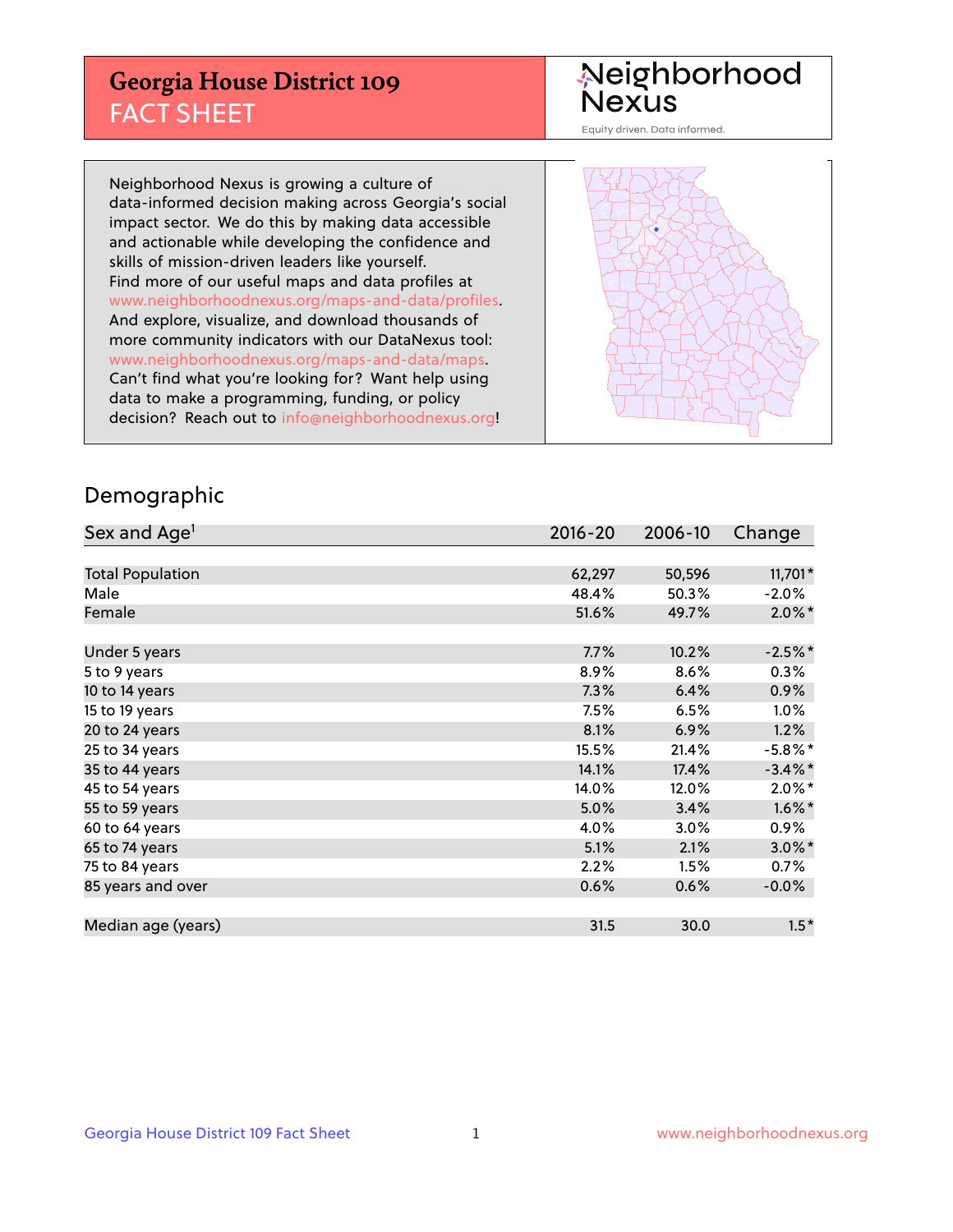## Demographic, continued...

| Race <sup>2</sup>                                            | $2016 - 20$ | 2006-10 | Change      |
|--------------------------------------------------------------|-------------|---------|-------------|
| Total population                                             | 62,297      | 50,596  | 11,701*     |
| One race                                                     | 92.7%       | 97.4%   | $-4.8\%$ *  |
| White                                                        | 30.9%       | 36.5%   | $-5.7\%$ *  |
| <b>Black or African American</b>                             | 30.9%       | 30.7%   | 0.2%        |
| American Indian and Alaska Native                            | 0.5%        | 0.2%    | 0.3%        |
| Asian                                                        | 14.9%       | 12.3%   | $2.6\%$ *   |
| Native Hawaiian and Other Pacific Islander                   | 0.0%        | 0.0%    | $-0.0%$     |
| Some other race                                              | 15.5%       | 17.7%   | $-2.2%$     |
| Two or more races                                            | 7.3%        | 2.6%    | 4.8%*       |
| Race alone or in combination with other race(s) <sup>3</sup> | $2016 - 20$ | 2006-10 | Change      |
|                                                              |             |         |             |
| Total population                                             | 62,297      | 50,596  | $11,701*$   |
| White                                                        | 37.4%       | 38.5%   | $-1.1%$     |
| <b>Black or African American</b>                             | 32.5%       | 32.0%   | 0.4%        |
| American Indian and Alaska Native                            | 0.7%        | 0.5%    | 0.2%        |
| Asian                                                        | 15.6%       | 12.9%   | $2.7\%$ *   |
| Native Hawaiian and Other Pacific Islander                   | 0.2%        | 0.1%    | 0.0%        |
| Some other race                                              | 21.1%       | 18.6%   | 2.5%        |
|                                                              |             |         |             |
| Hispanic or Latino and Race <sup>4</sup>                     | $2016 - 20$ | 2006-10 | Change      |
| Total population                                             | 62,297      | 50,596  | 11,701*     |
| Hispanic or Latino (of any race)                             | 39.8%       | 32.6%   | $7.3\%$ *   |
| Not Hispanic or Latino                                       | 60.2%       | 67.4%   | $-7.3\%$ *  |
| White alone                                                  | 12.7%       | 23.8%   | $-11.0\%$ * |
| Black or African American alone                              | 30.6%       | 29.5%   | 1.1%        |
| American Indian and Alaska Native alone                      | 0.0%        | 0.1%    | $-0.1%$     |
| Asian alone                                                  | 14.9%       | 12.2%   | $2.7\%$ *   |
| Native Hawaiian and Other Pacific Islander alone             | 0.0%        | 0.0%    | 0.0%        |
| Some other race alone                                        | 0.4%        | 0.5%    | $-0.1%$     |
| Two or more races                                            | 1.5%        | 1.3%    | 0.2%        |
|                                                              |             |         |             |
| U.S. Citizenship Status <sup>5</sup>                         | $2016 - 20$ | 2006-10 | Change      |
| Foreign-born population                                      | 23,180      | 19,136  | 4,044*      |
| Naturalized U.S. citizen                                     | 36.9%       | 28.7%   | $8.2\%$ *   |
| Not a U.S. citizen                                           | 63.1%       | 71.3%   | $-8.2\%$ *  |
|                                                              |             |         |             |
| Citizen, Voting Age Population <sup>6</sup>                  | $2016 - 20$ | 2006-10 | Change      |
| Citizen, 18 and over population                              | 30,666      | 23,707  | 6,960*      |
| Male                                                         | 46.3%       | 47.5%   | $-1.2%$     |
| Female                                                       | 53.7%       | 52.5%   | 1.2%        |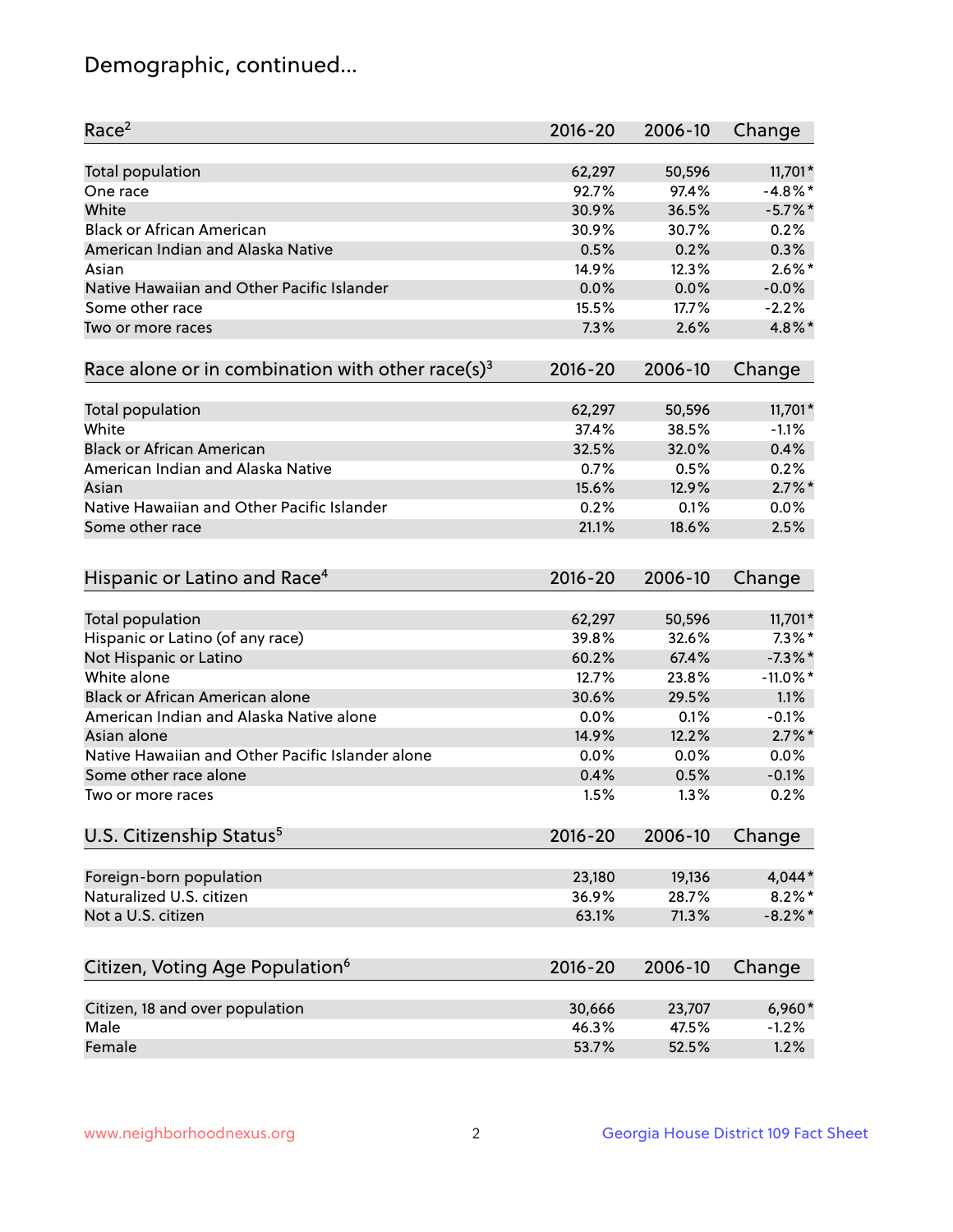#### Economic

| Income <sup>7</sup>                                 | $2016 - 20$ | 2006-10 | Change     |
|-----------------------------------------------------|-------------|---------|------------|
|                                                     |             |         |            |
| All households                                      | 19,765      | 17,581  | $2,183*$   |
| Less than \$10,000                                  | 4.7%        | 5.6%    | $-0.9%$    |
| \$10,000 to \$14,999                                | 4.4%        | 4.4%    | $-0.0%$    |
| \$15,000 to \$24,999                                | 8.2%        | 12.1%   | $-3.9\%$ * |
| \$25,000 to \$34,999                                | 12.8%       | 13.2%   | $-0.4%$    |
| \$35,000 to \$49,999                                | 15.3%       | 19.4%   | $-4.1%$ *  |
| \$50,000 to \$74,999                                | 27.2%       | 21.2%   | $6.0\%$ *  |
| \$75,000 to \$99,999                                | 9.9%        | 11.6%   | $-1.7%$    |
| \$100,000 to \$149,999                              | 11.2%       | 9.3%    | 1.9%       |
| \$150,000 to \$199,999                              | 3.8%        | 2.0%    | 1.8%       |
| \$200,000 or more                                   | 2.6%        | 1.3%    | 1.3%       |
| Median household income (dollars)                   | 53,757      | 45,456  | 8,301*     |
| Mean household income (dollars)                     | 65,783      | 55,784  | 9,999*     |
| With earnings                                       | 90.8%       | 92.6%   | $-1.8%$    |
| Mean earnings (dollars)                             | 64,543      | 55,401  | $9,142*$   |
| <b>With Social Security</b>                         | 16.7%       | 11.0%   | $5.8\%$ *  |
| Mean Social Security income (dollars)               | 16,970      | 14,429  | $2,541*$   |
| With retirement income                              | 9.8%        | 7.0%    | $2.7\%$ *  |
| Mean retirement income (dollars)                    | 26,559      | 15,161  | 11,398*    |
| With Supplemental Security Income                   | 2.8%        | 2.1%    | 0.7%       |
| Mean Supplemental Security Income (dollars)         | 8,327       | 7,499   | 828        |
| With cash public assistance income                  | 2.1%        | 0.8%    | 1.4%       |
| Mean cash public assistance income (dollars)        | 80          | 4,633   | $-4,553$   |
| With Food Stamp/SNAP benefits in the past 12 months | 9.8%        | 8.7%    | 1.1%       |
|                                                     |             |         |            |
| Families                                            | 13,749      | 11,873  | 1,876*     |
| Less than \$10,000                                  | 3.2%        | 6.5%    | $-3.2\%$ * |
| \$10,000 to \$14,999                                | 4.0%        | 5.0%    | $-1.0%$    |
| \$15,000 to \$24,999                                | 9.6%        | 10.6%   | $-1.0%$    |
| \$25,000 to \$34,999                                | 13.0%       | 11.8%   | 1.1%       |
| \$35,000 to \$49,999                                | 15.1%       | 18.7%   | $-3.6%$    |
| \$50,000 to \$74,999                                | 23.0%       | 21.7%   | 1.3%       |
| \$75,000 to \$99,999                                | 11.1%       | 12.2%   | $-1.1%$    |
| \$100,000 to \$149,999                              | 13.1%       | 9.7%    | 3.3%       |
| \$150,000 to \$199,999                              | 4.8%        | 2.5%    | 2.3%       |
| \$200,000 or more                                   | 3.1%        | 1.3%    | 1.8%       |
| Median family income (dollars)                      | 55,309      | 47,545  | 7,764*     |
| Mean family income (dollars)                        | 69,662      | 57,303  | 12,359*    |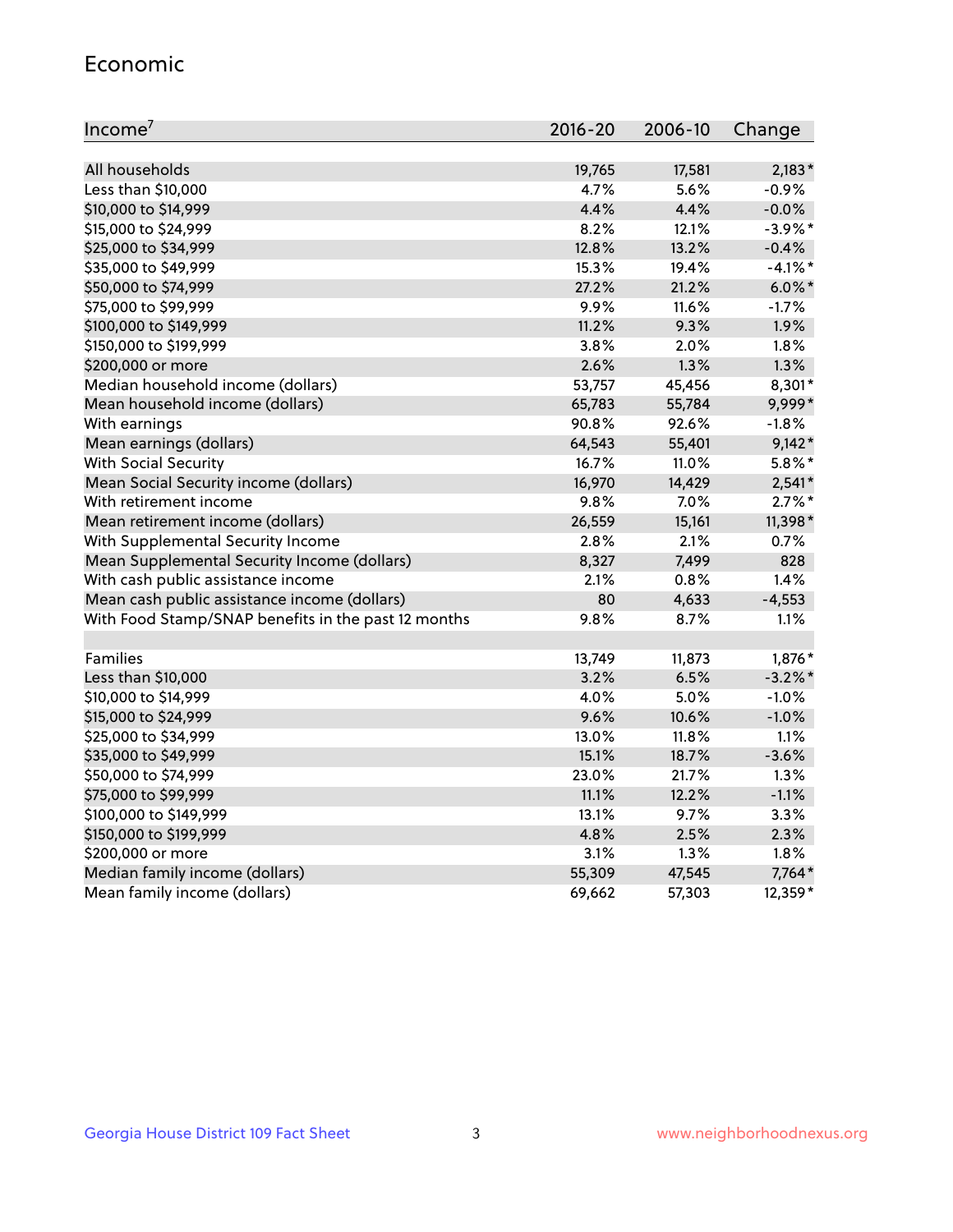## Economic, continued...

| Income, continued <sup>8</sup>                                        | $2016 - 20$ | 2006-10 | Change   |
|-----------------------------------------------------------------------|-------------|---------|----------|
|                                                                       |             |         |          |
| Nonfamily households                                                  | 6,015       | 5,708   | 308      |
| Median nonfamily income (dollars)                                     | 47,756      | 37,638  | 10,119*  |
| Mean nonfamily income (dollars)                                       | 52,711      | 47,178  | 5,533    |
| Median earnings for workers (dollars)                                 | 31,800      | 27,152  | $4,648*$ |
| Median earnings for male full-time, year-round workers                | 39,048      | 35,294  | $3,754*$ |
| (dollars)                                                             |             |         |          |
| Median earnings for female full-time, year-round workers<br>(dollars) | 36,044      | 33,450  | $2,593*$ |
| Per capita income (dollars)                                           | 22,469      | 19,989  | $2,481*$ |
|                                                                       |             |         |          |
| Families and People Below Poverty Level <sup>9</sup>                  | $2016 - 20$ | 2006-10 | Change   |
|                                                                       |             |         |          |
| <b>All families</b>                                                   | 13.9%       | 15.4%   | $-1.5%$  |
| With related children under 18 years                                  | 19.7%       | 19.5%   | 0.3%     |
| With related children under 5 years only                              | 14.0%       | 25.5%   | $-11.5%$ |
| Married couple families                                               | 11.5%       | 10.3%   | 1.2%     |
| With related children under 18 years                                  | 16.5%       | 13.0%   | 3.5%     |
| With related children under 5 years only                              | 9.0%        | 16.4%   | $-7.3%$  |
| Families with female householder, no husband present                  | 22.6%       | 29.4%   | $-6.8%$  |
| With related children under 18 years                                  | 30.4%       | 31.4%   | $-1.0%$  |
| With related children under 5 years only                              | 32.2%       | 47.7%   | $-15.5%$ |
| All people                                                            | 15.7%       | 16.6%   | $-0.9%$  |
| Under 18 years                                                        | 23.1%       | 21.8%   | 1.3%     |
| Related children under 18 years                                       | 22.9%       | 21.7%   | 1.1%     |
| Related children under 5 years                                        | 21.4%       | 25.8%   | $-4.4%$  |
| Related children 5 to 17 years                                        | 23.4%       | 19.6%   | 3.8%     |
| 18 years and over                                                     | 12.7%       | 14.5%   | $-1.8%$  |
| 18 to 64 years                                                        | 13.1%       | 14.4%   | $-1.2%$  |
| 65 years and over                                                     | 9.1%        | 15.8%   | $-6.7%$  |
| People in families                                                    | 14.5%       | 16.0%   | $-1.6%$  |
| Unrelated individuals 15 years and over                               | 22.3%       | 18.7%   | 3.5%     |
|                                                                       |             |         |          |
| Non-Hispanic white people                                             | 8.5%        | 10.9%   | $-2.4%$  |
| Black or African-American people                                      | 13.8%       | 15.8%   | $-2.0%$  |
| Asian people                                                          | 14.9%       | 7.2%    | 7.6%     |
| Hispanic or Latino people                                             | 19.9%       | 24.2%   | $-4.3%$  |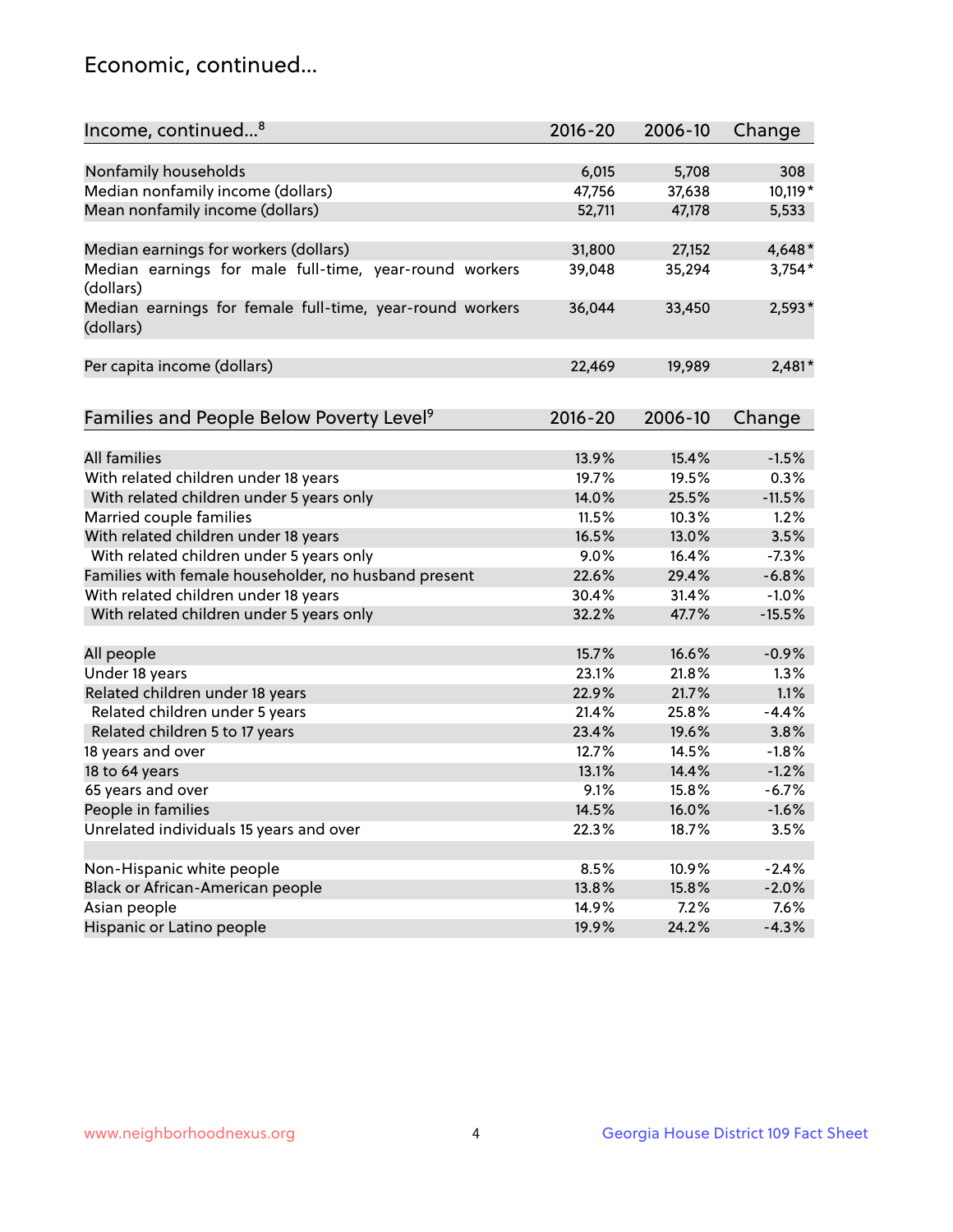## Employment

| Employment Status <sup>10</sup>                                             | $2016 - 20$ | 2006-10 | Change     |
|-----------------------------------------------------------------------------|-------------|---------|------------|
|                                                                             | 46,392      |         |            |
| Population 16 years and over<br>In labor force                              |             | 37,181  | $9,211*$   |
| Civilian labor force                                                        | 69.2%       | 76.2%   | $-7.0\%$ * |
|                                                                             | 69.1%       | 76.1%   | $-6.9\%$ * |
| Employed                                                                    | 66.3%       | 69.3%   | $-3.0%$    |
| Unemployed                                                                  | 2.8%        | 6.7%    | $-3.9%$    |
| <b>Armed Forces</b>                                                         | 0.1%        | 0.2%    | $-0.1%$    |
| Not in labor force                                                          | 30.8%       | 23.8%   | $7.0\%$ *  |
| Civilian labor force                                                        | 32,073      | 28,281  | $3,792*$   |
| <b>Unemployment Rate</b>                                                    | 4.1%        | 8.9%    | $-4.8%$    |
|                                                                             |             |         |            |
| Females 16 years and over                                                   | 23,969      | 18,803  | $5,166*$   |
| In labor force                                                              | 60.6%       | 67.9%   | $-7.3\%$ * |
| Civilian labor force                                                        | 60.6%       | 67.7%   | $-7.1\%$ * |
| Employed                                                                    | 58.3%       | 60.4%   | $-2.1%$    |
|                                                                             |             |         |            |
| Own children of the householder under 6 years                               | 5,737       | 5,860   | $-124$     |
| All parents in family in labor force                                        | 56.4%       | 62.1%   | $-5.7%$    |
| Own children of the householder 6 to 17 years                               | 11,557      | 8,126   | $3,431*$   |
| All parents in family in labor force                                        | 65.0%       | 71.8%   | $-6.8%$    |
|                                                                             |             |         |            |
| Industry <sup>11</sup>                                                      | $2016 - 20$ | 2006-10 | Change     |
|                                                                             |             |         |            |
| Civilian employed population 16 years and over                              | 30,763      | 25,777  | 4,986*     |
| Agriculture, forestry, fishing and hunting, and mining                      | 0.1%        | 0.3%    | $-0.3%$    |
| Construction                                                                | 13.1%       | 13.6%   | $-0.5%$    |
| Manufacturing                                                               | 8.1%        | 9.0%    | $-0.9%$    |
| Wholesale trade                                                             | 3.1%        | 5.5%    | $-2.5%$ *  |
| Retail trade                                                                | 13.2%       | 13.9%   | $-0.7%$    |
| Transportation and warehousing, and utilities                               | 5.8%        | 4.8%    | 1.0%       |
| Information                                                                 | 3.4%        | 3.6%    | $-0.2%$    |
| Finance and insurance, and real estate and rental and leasing               | 5.4%        | 6.5%    | $-1.1%$    |
| Professional, scientific, and management, and administrative                | 15.6%       | 11.8%   | $3.8\%$ *  |
| and waste management services                                               |             |         |            |
| Educational services, and health care and social assistance                 | 15.4%       | 13.1%   | $2.3\%$ *  |
| Arts, entertainment, and recreation, and accommodation and<br>food services | 7.4%        | 8.3%    | $-0.9%$    |
| Other services, except public administration                                | 7.6%        | 7.0%    | 0.6%       |
| Public administration                                                       | 1.7%        | 2.5%    | $-0.8%$    |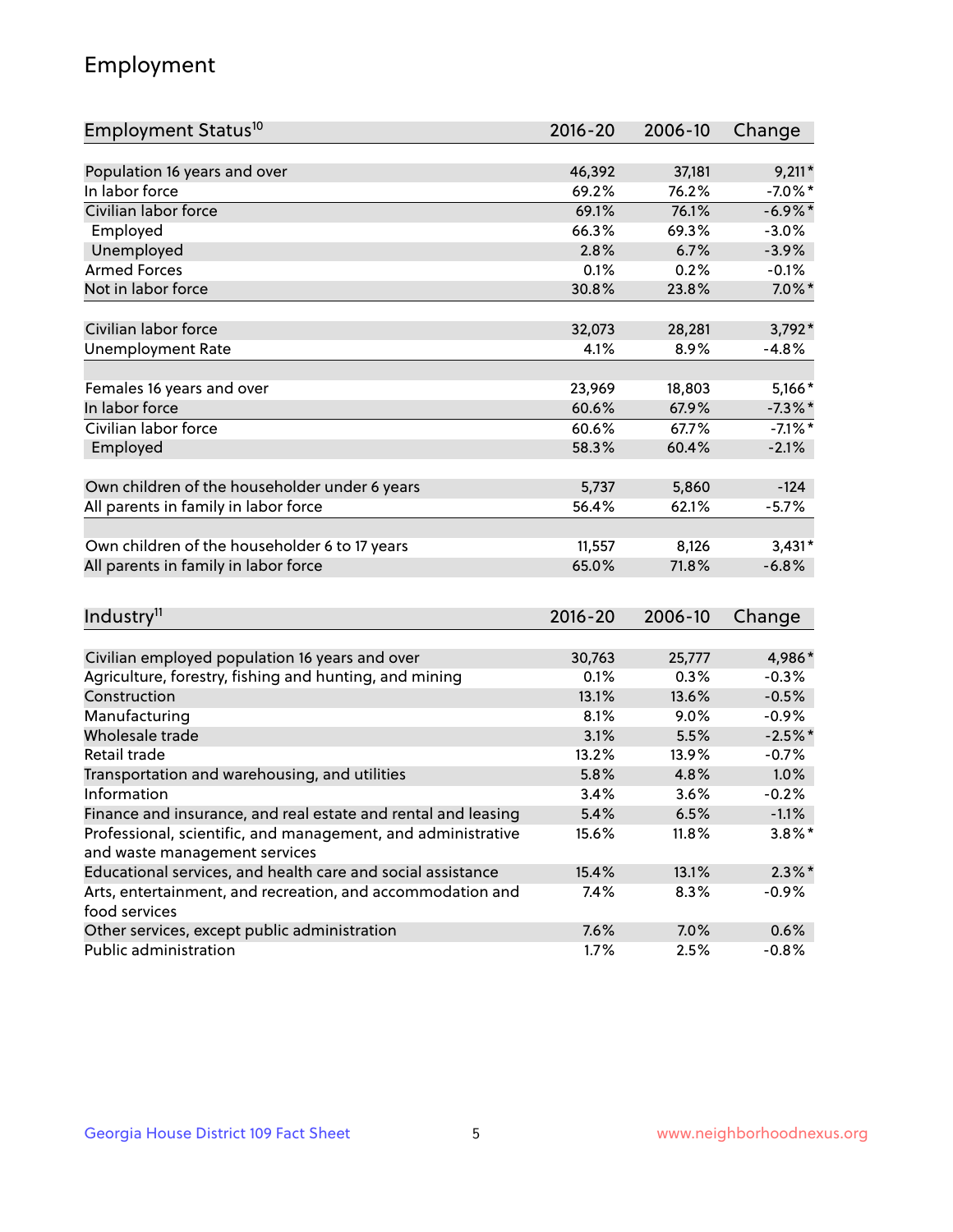## Employment, continued...

| Occupation <sup>12</sup>                                     | $2016 - 20$ | 2006-10 | Change    |
|--------------------------------------------------------------|-------------|---------|-----------|
| Civilian employed population 16 years and over               | 30,763      | 25,777  | 4,986*    |
| Management, business, science, and arts occupations          | 26.6%       | 25.7%   | 0.9%      |
| Service occupations                                          | 19.9%       | 18.1%   | 1.8%      |
| Sales and office occupations                                 | 23.1%       | 27.2%   | $-4.1%$   |
| and<br>Natural<br>resources,<br>construction,<br>maintenance | 14.7%       | 15.7%   | $-1.0%$   |
| occupations                                                  |             |         |           |
| Production, transportation, and material moving occupations  | 15.7%       | 13.3%   | $2.5\%$ * |
| Class of Worker <sup>13</sup>                                | $2016 - 20$ | 2006-10 | Change    |
|                                                              |             |         |           |
| Civilian employed population 16 years and over               | 30,763      | 25,777  | 4,986*    |
| Private wage and salary workers                              | 84.4%       | 86.3%   | $-1.9%$   |
| Government workers                                           | 8.8%        | 7.8%    | 1.0%      |
| Self-employed in own not incorporated business workers       | 6.8%        | 6.0%    | 0.9%      |
| Unpaid family workers                                        | 0.0%        | 0.0%    | 0.0%      |
| Job Flows <sup>14</sup>                                      | 2019        | 2010    | Change    |
|                                                              |             |         |           |
| Total Jobs in district                                       | 19,564      | 17,121  | 2,443     |
| Held by residents of district                                | 4.9%        | 4.8%    | 0.2%      |
| Held by non-residents of district                            | 95.1%       | 95.2%   | $-0.2%$   |
| Jobs by Industry Sector <sup>15</sup>                        | 2019        | 2010    | Change    |
| Total Jobs in district                                       | 19,564      | 17,121  | 2,443     |
| Goods Producing sectors                                      | 13.9%       | 10.0%   | 3.9%      |
|                                                              | 25.0%       | 27.7%   | $-2.7%$   |
| Trade, Transportation, and Utilities sectors                 |             |         |           |
| All Other Services sectors                                   | 61.0%       | 62.2%   | $-1.2%$   |
| Total Jobs in district held by district residents            | 966         | 815     | 151       |
| <b>Goods Producing sectors</b>                               | 12.5%       | 11.0%   | 1.5%      |
| Trade, Transportation, and Utilities sectors                 | 25.3%       | 24.4%   | 0.8%      |
| All Other Services sectors                                   | 62.2%       | 64.5%   | $-2.3%$   |
|                                                              |             |         |           |
| Jobs by Earnings <sup>16</sup>                               | 2019        | 2010    | Change    |
| Total Jobs in district                                       | 19,564      | 17,121  | 2,443     |
|                                                              | 18.6%       | 17.1%   | 1.5%      |
| Jobs with earnings \$1250/month or less                      |             |         |           |
| Jobs with earnings \$1251/month to \$3333/month              | 30.5%       | 41.5%   | $-11.1%$  |
| Jobs with earnings greater than \$3333/month                 | 51.0%       | 41.4%   | 9.6%      |
| Total Jobs in district held by district residents            | 966         | 815     | 151       |
| Jobs with earnings \$1250/month or less                      | 26.8%       | 24.5%   | 2.3%      |
| Jobs with earnings \$1251/month to \$3333/month              | 43.0%       | 55.8%   | $-12.9%$  |
| Jobs with earnings greater than \$3333/month                 | 30.2%       | 19.6%   | 10.6%     |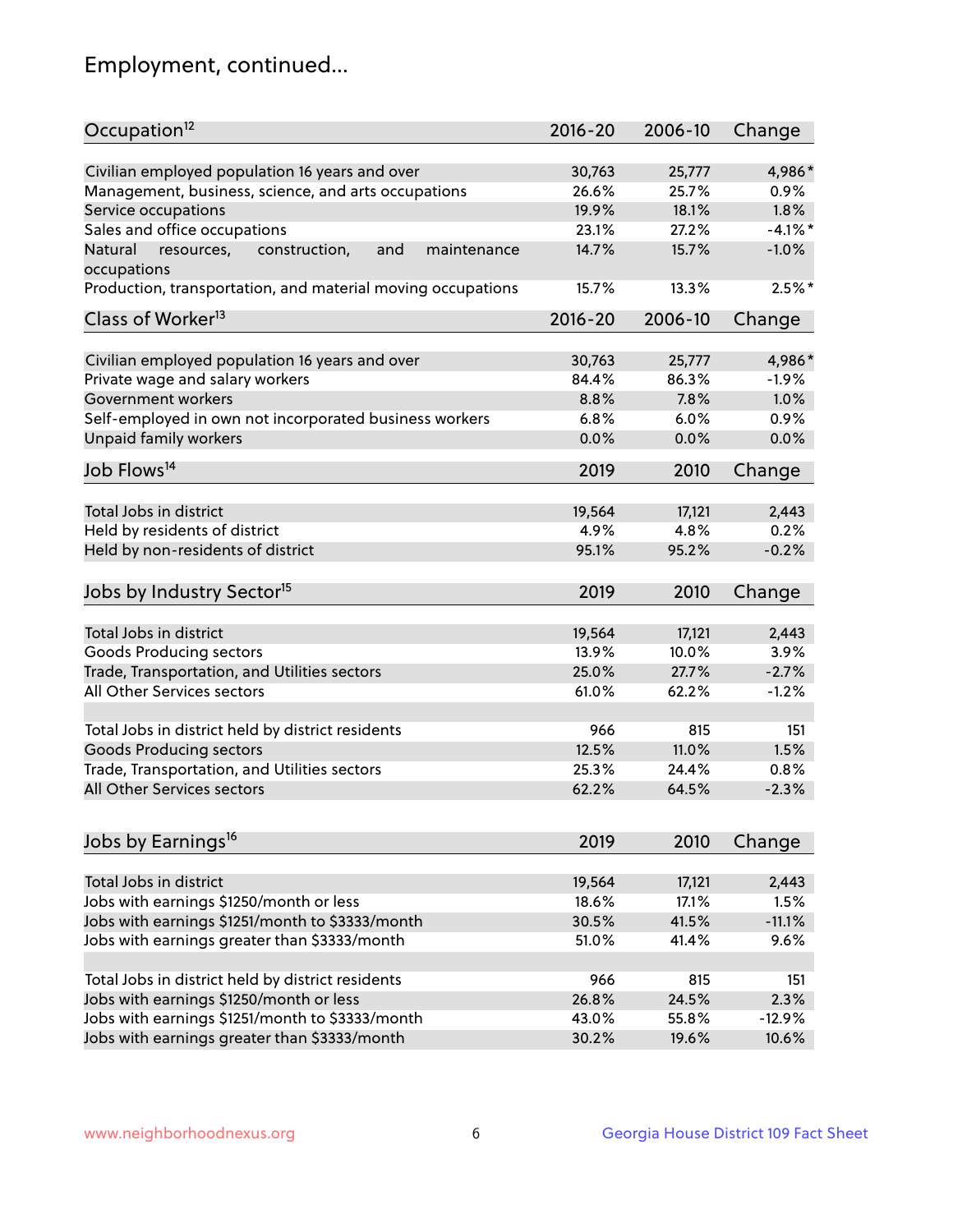## Employment, continued...

| Jobs by Age of Worker <sup>17</sup>               | 2019     | 2010     | Change  |
|---------------------------------------------------|----------|----------|---------|
|                                                   |          |          |         |
| Total Jobs in district                            | 19,564   | 17,121   | 2,443   |
| Jobs with workers age 29 or younger               | 20.9%    | $19.9\%$ | 1.0%    |
| Jobs with workers age 30 to 54                    | 56.8%    | 63.9%    | $-7.1%$ |
| Jobs with workers age 55 or older                 | 22.3%    | 16.2%    | 6.1%    |
|                                                   |          |          |         |
| Total Jobs in district held by district residents | 966      | 815      | 151     |
| Jobs with workers age 29 or younger               | 27.8%    | 25.4%    | 2.4%    |
| Jobs with workers age 30 to 54                    | $51.9\%$ | 60.7%    | $-8.9%$ |
| Jobs with workers age 55 or older                 | 20.3%    | 13.9%    | 6.4%    |

#### Education

| School Enrollment <sup>18</sup>                | $2016 - 20$ | 2006-10 | Change     |
|------------------------------------------------|-------------|---------|------------|
|                                                |             |         |            |
| Population 3 years and over enrolled in school | 18,711      | 13,869  | 4,843*     |
| Nursery school, preschool                      | 4.7%        | 8.3%    | $-3.5%$ *  |
| Kindergarten                                   | 6.4%        | 8.5%    | $-2.1%$    |
| Elementary school (grades 1-8)                 | 43.0%       | 43.1%   | $-0.1%$    |
| High school (grades 9-12)                      | 20.3%       | 20.1%   | 0.2%       |
| College or graduate school                     | 25.6%       | 20.0%   | $5.6\%$ *  |
| Educational Attainment <sup>19</sup>           | $2016 - 20$ | 2006-10 | Change     |
|                                                |             |         |            |
| Population 25 years and over                   | 37,667      | 31,054  | $6,613*$   |
| Less than 9th grade                            | 12.5%       | 10.3%   | 2.2%       |
| 9th to 12th grade, no diploma                  | 10.1%       | 8.0%    | 2.0%       |
| High school graduate (includes equivalency)    | 23.9%       | 29.3%   | $-5.4\%$ * |
| Some college, no degree                        | 19.5%       | 18.9%   | 0.6%       |
| Associate's degree                             | 7.8%        | 8.7%    | $-0.9%$    |
| Bachelor's degree                              | 18.3%       | 18.1%   | 0.2%       |
| Graduate or professional degree                | 7.9%        | 6.6%    | 1.3%       |
|                                                |             |         |            |
| Percent high school graduate or higher         | 77.4%       | 81.7%   | $-4.3%$    |
| Percent bachelor's degree or higher            | 26.2%       | 24.7%   | 1.5%       |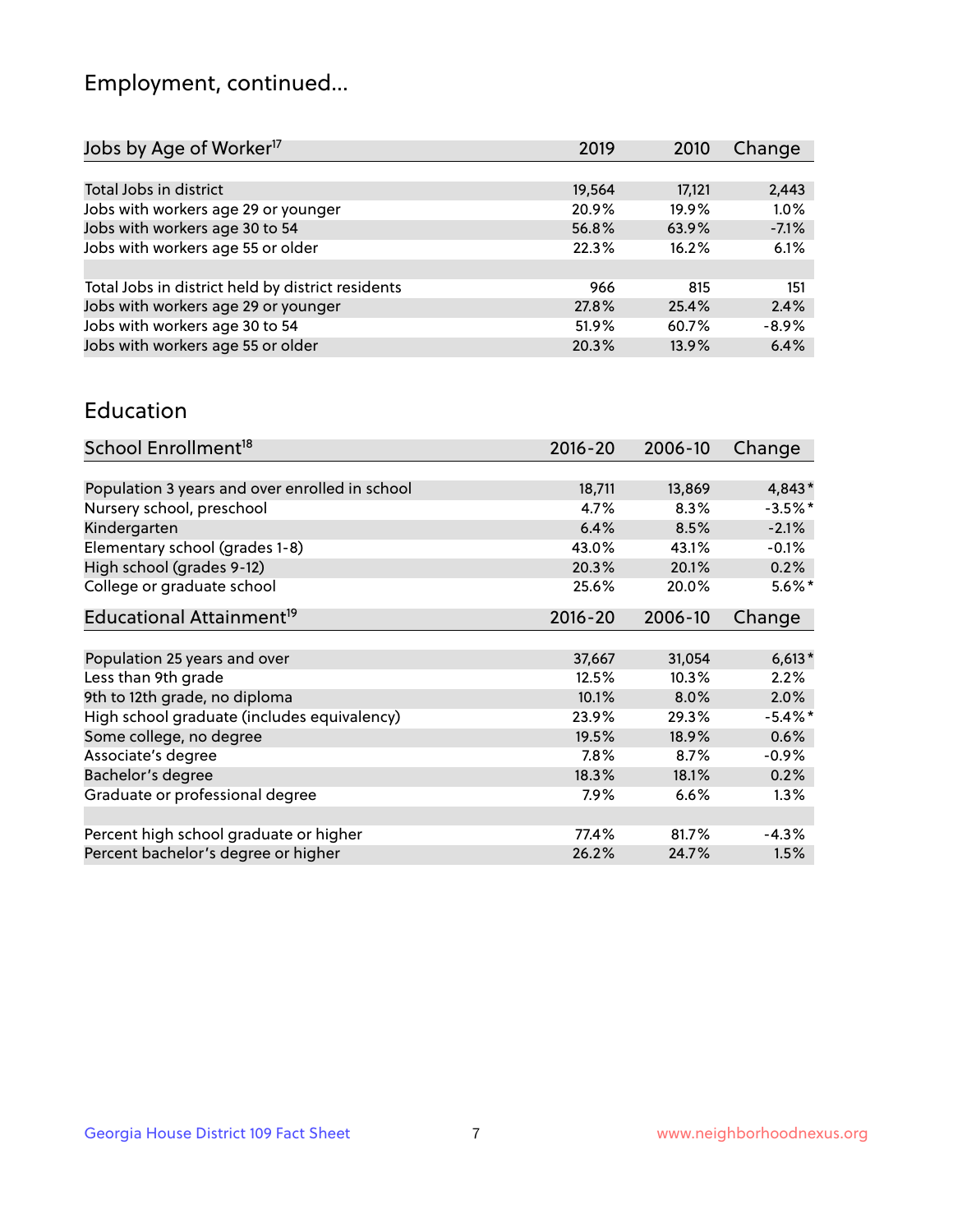## Housing

| Households by Type <sup>20</sup>                     | 2016-20     | 2006-10 | Change     |
|------------------------------------------------------|-------------|---------|------------|
|                                                      |             |         |            |
| <b>Total households</b>                              | 19,765      | 17,581  | $2,183*$   |
| Family households (families)                         | 69.6%       | 67.5%   | 2.0%       |
| With own children under 18 years                     | 37.4%       | 40.3%   | $-3.0%$    |
| Married-couple family                                | 41.9%       | 42.9%   | $-1.0%$    |
| With own children of the householder under 18 years  | 23.3%       | 23.7%   | $-0.3%$    |
| Male householder, no wife present, family            | 9.5%        | 8.2%    | 1.3%       |
| With own children of the householder under 18 years  | 4.3%        | 4.3%    | 0.0%       |
| Female householder, no husband present, family       | 18.2%       | 16.5%   | 1.7%       |
| With own children of the householder under 18 years  | 9.7%        | 12.3%   | $-2.6%$    |
| Nonfamily households                                 | 30.4%       | 32.5%   | $-2.0%$    |
| Householder living alone                             | 25.8%       | 25.5%   | 0.2%       |
| 65 years and over                                    | 4.9%        | 3.3%    | $1.6\%$ *  |
|                                                      |             |         |            |
| Households with one or more people under 18 years    | 41.7%       | 44.9%   | $-3.2%$    |
| Households with one or more people 65 years and over | 16.3%       | 9.0%    | $7.2\%$ *  |
|                                                      |             |         | $0.27*$    |
| Average household size                               | 3.15        | 2.88    |            |
| Average family size                                  | 3.83        | 3.43    | $0.40*$    |
| Housing Occupancy <sup>21</sup>                      | $2016 - 20$ | 2006-10 | Change     |
| Total housing units                                  | 21,176      | 20,065  | $1,111*$   |
| Occupied housing units                               | 93.3%       | 87.6%   | $5.7\%$ *  |
| Vacant housing units                                 | 6.7%        | 12.4%   | $-5.7\%$ * |
|                                                      |             |         |            |
| Homeowner vacancy rate                               | 0.0         | 2.9     | $-2.9$     |
| Rental vacancy rate                                  | 8.8         | 13.1    | $-4.3*$    |
| Units in Structure <sup>22</sup>                     | 2016-20     | 2006-10 | Change     |
|                                                      |             |         |            |
| Total housing units                                  | 21,176      | 20,065  | $1,111*$   |
| 1-unit, detached                                     | 47.5%       | 44.5%   | $3.0\%$ *  |
| 1-unit, attached                                     | 8.9%        | 9.5%    | $-0.5%$    |
| 2 units                                              | 1.4%        | 1.0%    | 0.4%       |
| 3 or 4 units                                         | 2.7%        | 1.2%    | 1.5%       |
| 5 to 9 units                                         | 8.5%        | 8.4%    | 0.1%       |
| 10 to 19 units                                       | 15.6%       | 19.1%   | $-3.4\%$ * |
| 20 or more units                                     | 14.7%       | 15.4%   | $-0.8%$    |
| Mobile home                                          | 0.8%        | 1.0%    | $-0.2%$    |
| Boat, RV, van, etc.                                  | 0.0%        | 0.0%    | $0.0\%$    |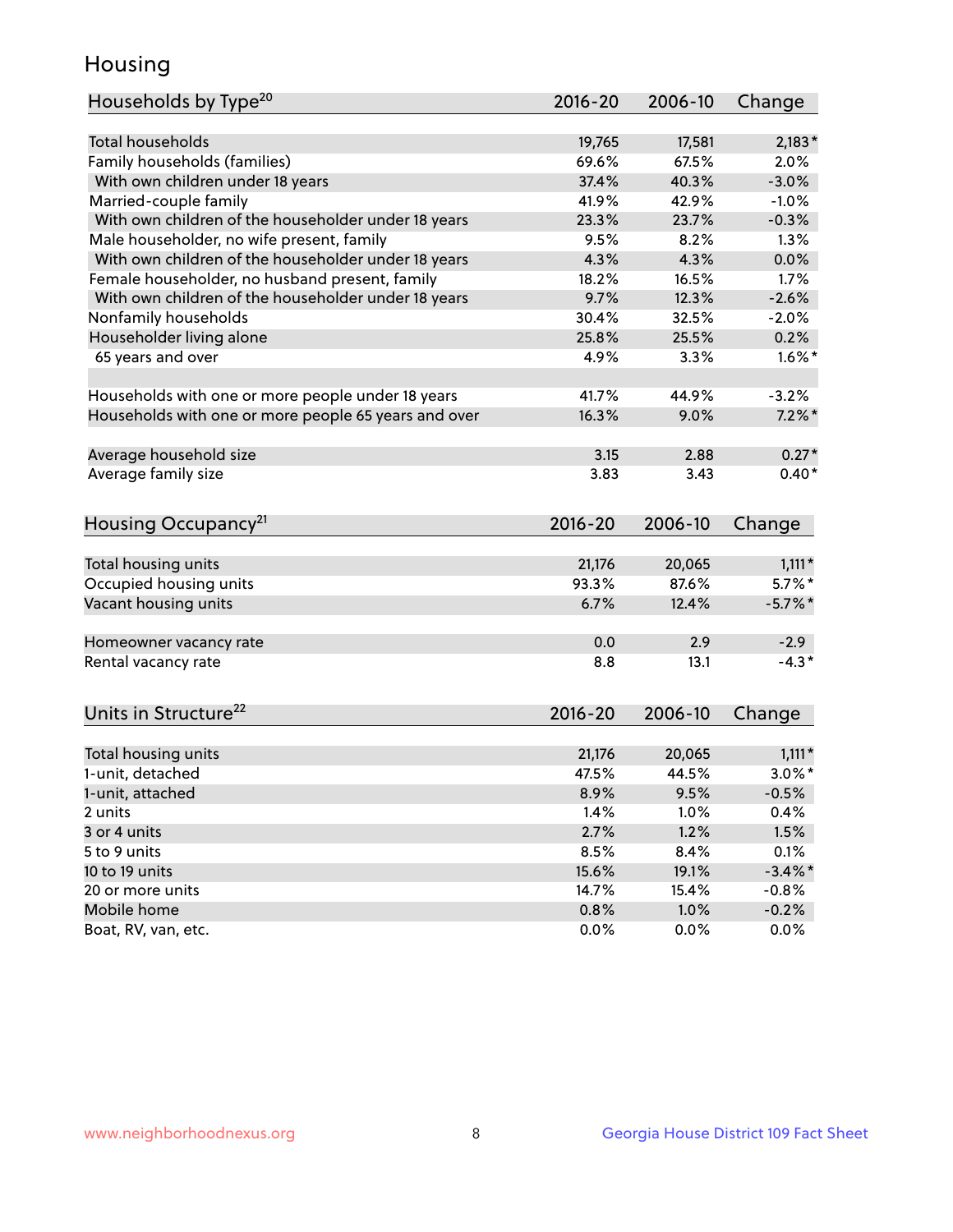## Housing, Continued...

| Year Structure Built <sup>23</sup>             | 2016-20     | 2006-10 | Change      |
|------------------------------------------------|-------------|---------|-------------|
| Total housing units                            | 21,176      | 20,065  | $1,111*$    |
| Built 2014 or later                            | 2.1%        | (X)     | (X)         |
| Built 2010 to 2013                             | 2.5%        | (X)     | (X)         |
| Built 2000 to 2009                             | 18.9%       | 22.6%   | $-3.7%$ *   |
| Built 1990 to 1999                             | 36.5%       | 37.3%   | $-0.8%$     |
| Built 1980 to 1989                             | 26.7%       | 26.0%   | 0.7%        |
| Built 1970 to 1979                             | 10.3%       | 11.4%   | $-1.1%$     |
| Built 1960 to 1969                             | 2.4%        | 1.5%    | 0.9%        |
| Built 1950 to 1959                             | 0.2%        | 0.6%    | $-0.4%$     |
| Built 1940 to 1949                             | 0.3%        | 0.6%    | $-0.3%$     |
| Built 1939 or earlier                          | 0.2%        | 0.1%    | 0.1%        |
| Housing Tenure <sup>24</sup>                   | $2016 - 20$ | 2006-10 | Change      |
| Occupied housing units                         | 19,765      | 17,581  | $2,183*$    |
| Owner-occupied                                 | 43.1%       | 47.8%   | $-4.7\%$ *  |
| Renter-occupied                                | 56.9%       | 52.2%   | 4.7%*       |
| Average household size of owner-occupied unit  | 3.41        | 3.14    | $0.27*$     |
| Average household size of renter-occupied unit | 2.95        | 2.64    | $0.31*$     |
| Residence 1 Year Ago <sup>25</sup>             | $2016 - 20$ | 2006-10 | Change      |
| Population 1 year and over                     | 61,206      | 49,295  | 11,911*     |
| Same house                                     | 86.9%       | 74.5%   | 12.4%*      |
| Different house in the U.S.                    | 12.4%       | 24.7%   | $-12.3\%$ * |
| Same county                                    | 8.1%        | 15.0%   | $-6.8\%$ *  |
| Different county                               | 4.2%        | 9.7%    | $-5.4\%$ *  |
| Same state                                     | 2.3%        | 4.6%    | $-2.3\%$ *  |
| Different state                                | 2.0%        | 5.1%    | $-3.1\%$ *  |
| Abroad                                         | 0.7%        | 0.8%    | $-0.1%$     |
| Value of Housing Unit <sup>26</sup>            | $2016 - 20$ | 2006-10 | Change      |
| Owner-occupied units                           | 8,509       | 8,400   | 110         |
| Less than \$50,000                             | 2.5%        | 2.7%    | $-0.2%$     |
| \$50,000 to \$99,999                           | 4.1%        | 5.3%    | $-1.2%$     |
| \$100,000 to \$149,999                         | 19.7%       | 31.8%   | $-12.1\%$ * |
| \$150,000 to \$199,999                         | 37.2%       | 41.7%   | $-4.4%$     |
| \$200,000 to \$299,999                         | 28.7%       | 16.4%   | 12.3%*      |
| \$300,000 to \$499,999                         | 6.0%        | 2.1%    | 3.9%        |
| \$500,000 to \$999,999                         | 1.1%        | 0.0%    | 1.1%        |
| \$1,000,000 or more                            | 0.7%        | 0.0%    | 0.7%        |
| Median (dollars)                               | 177,577     | 160,494 | 17,083*     |
| Mortgage Status <sup>27</sup>                  | $2016 - 20$ | 2006-10 | Change      |
| Owner-occupied units                           | 8,509       | 8,400   | 110         |
| Housing units with a mortgage                  | 71.8%       | 85.2%   | $-13.4\%$ * |
| Housing units without a mortgage               | 28.2%       | 14.8%   | 13.4%*      |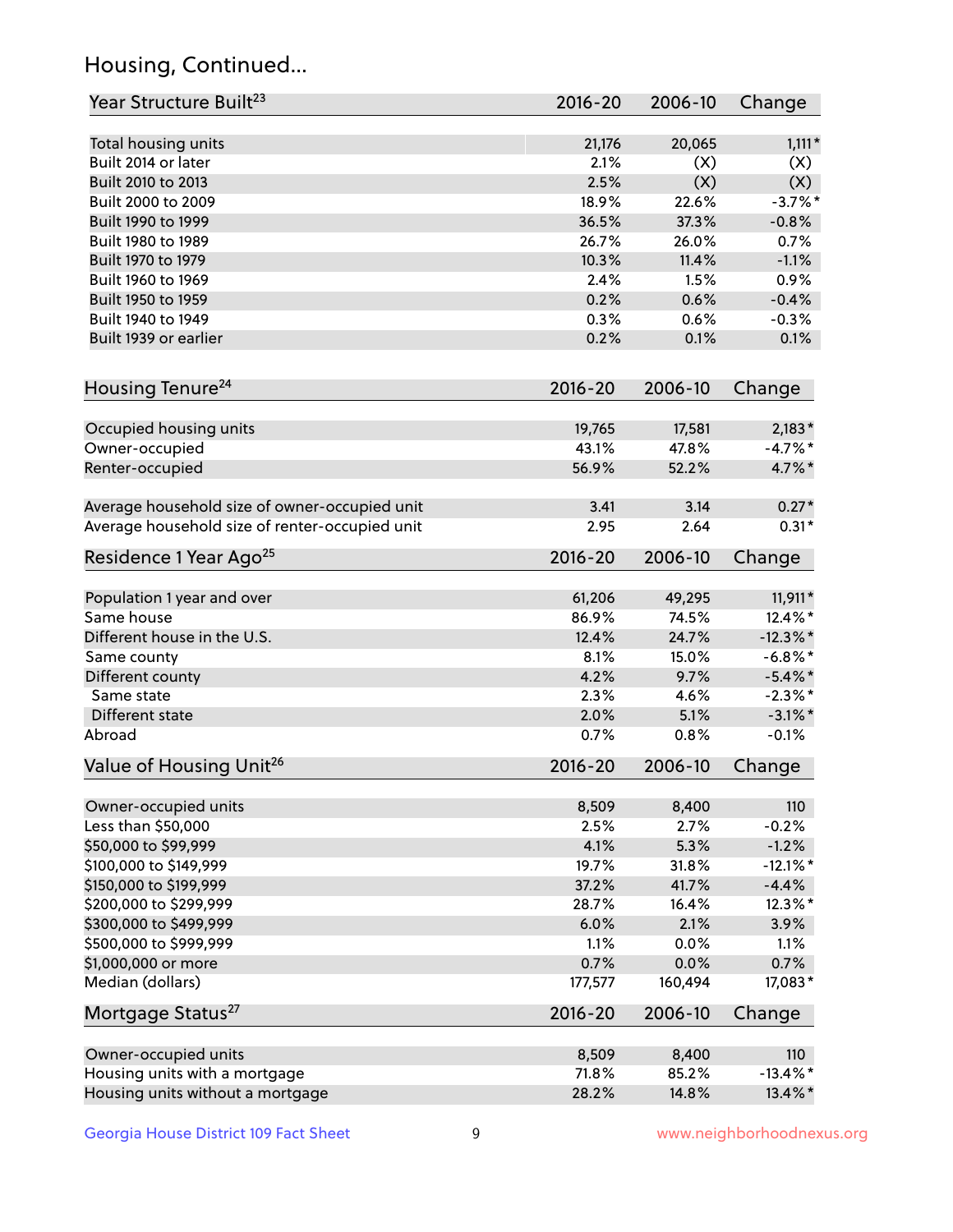## Housing, Continued...

| Selected Monthly Owner Costs <sup>28</sup>                                            | 2016-20     | 2006-10 | Change     |
|---------------------------------------------------------------------------------------|-------------|---------|------------|
| Housing units with a mortgage                                                         | 6,111       | 7,159   | $-1,048*$  |
| Less than \$300                                                                       | 0.2%        | 0.0%    | 0.2%       |
| \$300 to \$499                                                                        | 0.2%        | 0.1%    | 0.1%       |
| \$500 to \$999                                                                        | 14.6%       | 10.9%   | 3.7%       |
| \$1,000 to \$1,499                                                                    | 48.5%       | 41.3%   | 7.2%       |
| \$1,500 to \$1,999                                                                    | 26.5%       | 35.2%   | $-8.8\%$ * |
| \$2,000 to \$2,999                                                                    | 8.5%        | 11.3%   | $-2.8%$    |
| \$3,000 or more                                                                       | 1.5%        | 1.2%    | 0.3%       |
| Median (dollars)                                                                      | 1,377       | 1,476   | $-100*$    |
| Housing units without a mortgage                                                      | 2,398       | 1,241   | $1,158*$   |
| Less than \$150                                                                       | 3.2%        | 1.4%    | 1.8%       |
| \$150 to \$249                                                                        | 5.6%        | 9.6%    | $-4.0%$    |
| \$250 to \$349                                                                        | 11.5%       | 21.3%   | $-9.8%$    |
| \$350 to \$499                                                                        | 24.0%       | 37.0%   | $-13.0%$   |
| \$500 to \$699                                                                        | 40.2%       | 16.2%   | 24.1%      |
| \$700 or more                                                                         | 15.5%       | 14.6%   | 0.9%       |
| Median (dollars)                                                                      | 525         | 412     | $113*$     |
| Selected Monthly Owner Costs as a Percentage of<br>Household Income <sup>29</sup>     | $2016 - 20$ | 2006-10 | Change     |
| Housing units with a mortgage (excluding units where<br>SMOCAPI cannot be computed)   | 6,084       | 7,147   | $-1,063*$  |
| Less than 20.0 percent                                                                | 38.8%       | 28.0%   | 10.8%*     |
| 20.0 to 24.9 percent                                                                  | 11.9%       | 11.8%   | 0.1%       |
| 25.0 to 29.9 percent                                                                  | 8.9%        | 12.1%   | $-3.3%$    |
| 30.0 to 34.9 percent                                                                  | 5.8%        | 8.1%    | $-2.2%$    |
| 35.0 percent or more                                                                  | 34.7%       | 40.1%   | $-5.4%$    |
| Not computed                                                                          | 27          | 12      | 15         |
| Housing unit without a mortgage (excluding units where<br>SMOCAPI cannot be computed) | 2,365       | 1,241   | 1,125      |
| Less than 10.0 percent                                                                | 57.8%       | 36.8%   | 20.9%      |
| 10.0 to 14.9 percent                                                                  | 14.1%       | 25.8%   | $-11.7%$   |
| 15.0 to 19.9 percent                                                                  | 6.5%        | 10.8%   | $-4.3%$    |
| 20.0 to 24.9 percent                                                                  | 4.5%        | 8.5%    | $-3.9%$    |
| 25.0 to 29.9 percent                                                                  | 7.5%        | 3.7%    | 3.8%       |
| 30.0 to 34.9 percent                                                                  | 3.0%        | 2.1%    | 0.9%       |
| 35.0 percent or more                                                                  | 6.5%        | 12.3%   | $-5.8%$    |
| Not computed                                                                          | 33          | 0       | 33         |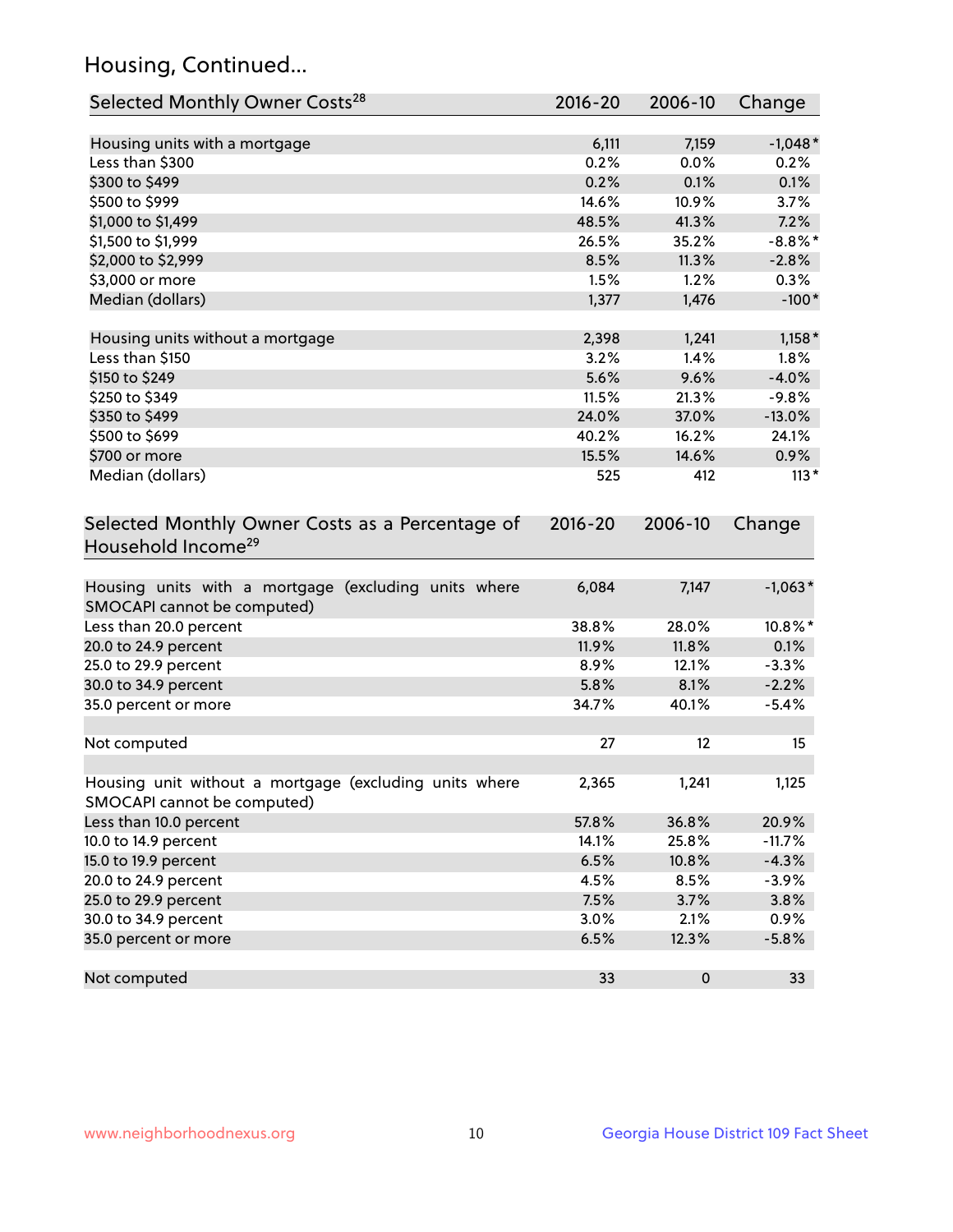## Housing, Continued...

| Gross Rent <sup>30</sup>   | 2016-20 | 2006-10 | Change      |
|----------------------------|---------|---------|-------------|
|                            |         |         |             |
| Occupied units paying rent | 11,058  | 9,135   | $1,923*$    |
| Less than \$200            | 0.0%    | 0.1%    | $-0.1%$     |
| \$200 to \$499             | 1.4%    | 1.1%    | 0.2%        |
| \$500 to \$749             | 1.3%    | 19.1%   | $-17.8\%$ * |
| \$750 to \$999             | 12.1%   | 46.3%   | $-34.2%$ *  |
| \$1,000 to \$1,499         | 63.7%   | 29.6%   | 34.0%*      |
| \$1,500 to \$1,999         | 19.9%   | 3.4%    | 16.5%*      |
| \$2,000 or more            | 1.6%    | 0.4%    | 1.3%        |
| Median (dollars)           | 1,282   | 1,034   | $248*$      |
|                            |         |         |             |
| No rent paid               | 197     | 47      | 151         |

| Gross Rent as a Percentage of Household Income <sup>31</sup>                   | $2016 - 20$ | 2006-10 | Change  |
|--------------------------------------------------------------------------------|-------------|---------|---------|
|                                                                                |             |         |         |
| Occupied units paying rent (excluding units where GRAPI<br>cannot be computed) | 10,903      | 9,055   | 1,848*  |
| Less than 15.0 percent                                                         | 6.2%        | 11.4%   | $-5.2%$ |
| 15.0 to 19.9 percent                                                           | 11.3%       | 11.0%   | 0.3%    |
| 20.0 to 24.9 percent                                                           | 13.2%       | 12.3%   | 0.9%    |
| 25.0 to 29.9 percent                                                           | 14.7%       | 12.2%   | 2.5%    |
| 30.0 to 34.9 percent                                                           | 8.7%        | 10.1%   | $-1.4%$ |
| 35.0 percent or more                                                           | 46.0%       | 43.0%   | 3.0%    |
|                                                                                |             |         |         |
| Not computed                                                                   | 353         | 127     | 226     |

## Transportation

| Commuting to Work <sup>32</sup>           | 2016-20 | 2006-10 | Change    |
|-------------------------------------------|---------|---------|-----------|
|                                           |         |         |           |
| Workers 16 years and over                 | 28,920  | 25,032  | 3,888*    |
| Car, truck, or van - drove alone          | 75.7%   | 75.6%   | 0.1%      |
| Car, truck, or van - carpooled            | 14.8%   | 15.0%   | $-0.2%$   |
| Public transportation (excluding taxicab) | $0.8\%$ | $1.0\%$ | $-0.2%$   |
| Walked                                    | 0.8%    | 0.7%    | 0.1%      |
| Other means                               | 0.9%    | 4.6%    | $-3.7%$ * |
| Worked at home                            | 7.1%    | 3.2%    | $3.9\%$ * |
|                                           |         |         |           |
| Mean travel time to work (minutes)        | 33.0    | 32.6    | 0.4       |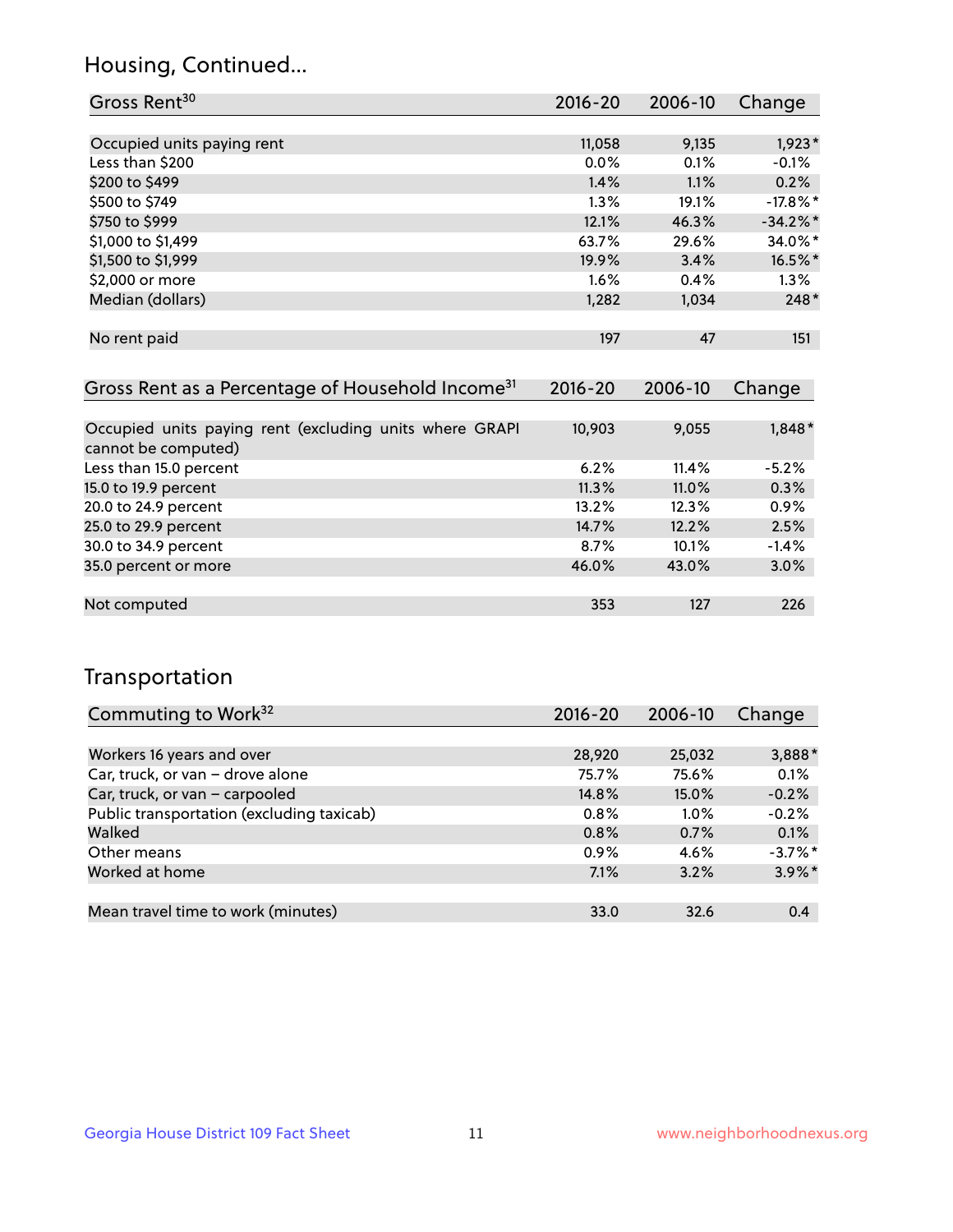## Transportation, Continued...

| Vehicles Available <sup>33</sup> | 2016-20 | 2006-10 | Change   |
|----------------------------------|---------|---------|----------|
|                                  |         |         |          |
| Occupied housing units           | 19,765  | 17,581  | $2,183*$ |
| No vehicles available            | 3.4%    | 4.0%    | $-0.5%$  |
| 1 vehicle available              | 38.4%   | 42.1%   | $-3.7%$  |
| 2 vehicles available             | 37.9%   | 36.6%   | 1.3%     |
| 3 or more vehicles available     | 20.3%   | 17.3%   | 3.0%     |

#### Health

| Health Insurance coverage <sup>34</sup>                 | 2016-20 |
|---------------------------------------------------------|---------|
|                                                         |         |
| Civilian Noninstitutionalized Population                | 62,197  |
| With health insurance coverage                          | 74.9%   |
| With private health insurance coverage                  | 50.7%   |
| With public health coverage                             | 28.2%   |
| No health insurance coverage                            | 25.1%   |
| Civilian Noninstitutionalized Population Under 19 years | 18,778  |
| No health insurance coverage                            | 17.5%   |
| Civilian Noninstitutionalized Population 19 to 64 years | 38,565  |
| In labor force:                                         | 30,526  |
| Employed:                                               | 29,294  |
| With health insurance coverage                          | 72.7%   |
| With private health insurance coverage                  | 69.6%   |
| With public coverage                                    | 4.4%    |
| No health insurance coverage                            | 27.3%   |
| Unemployed:                                             | 1,232   |
| With health insurance coverage                          | 79.0%   |
| With private health insurance coverage                  | 60.0%   |
| With public coverage                                    | 19.9%   |
| No health insurance coverage                            | 21.0%   |
| Not in labor force:                                     | 8,040   |
| With health insurance coverage                          | 50.3%   |
| With private health insurance coverage                  | 33.7%   |
| With public coverage                                    | 19.7%   |
| No health insurance coverage                            | 49.7%   |